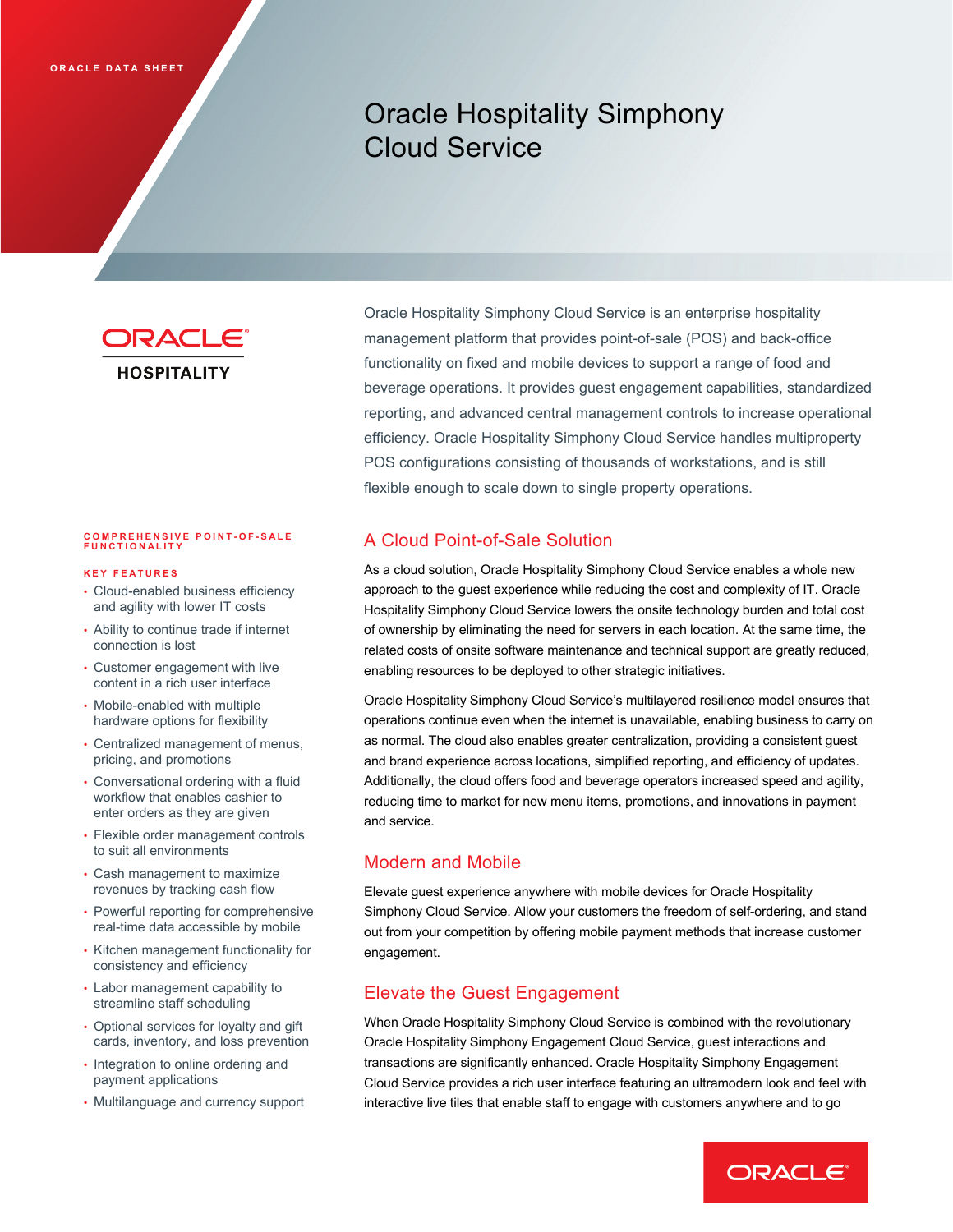#### **KEY BENEFITS**

- Reduce the cost of IT management across the enterprise by leveraging the cloud
- Take guest engagement to a new level with a POS solution that extends to mobile
- Increase consistency, efficiency, and customer satisfaction with centralized management
- Quickly bring ideas and innovations to market with operational agility
- Manage multiple operational styles within one enterprise
- Easily extend the solution to include loss prevention, loyalty, and inventory management
- Simplify integration by leveraging APIs to connect with mobile payment options, online ordering solutions, and more

beyond the standard. The Welcome Experience feature replaces traditional customerfacing screens with engaging content, such as daily specials, pictures of signature dishes, social media, and weather. The Hub feature enables restaurateurs to manage their operations more efficiently by viewing centralized content, such as real-time data reporting, training materials, key back-of-house functions, and video surveillance.

### Centralize the Enterprise

Oracle Hospitality Simphony Cloud Service provides food and beverage operators with a centralized solution for simplified, agile management and control. Every POS terminal within the enterprise can be updated from a central location—giving you complete control over menus, pricing, and promotions. This enables a consistent guest and brand experience, while removing your dependency on a property expert at every location who understands how to make changes. Centralization also enables changes to be planned and tested weeks and months in advance so that rollouts are smooth and on time.

## Streamline Food and Beverage Operations

Oracle Hospitality Simphony Cloud Service was designed to serve and enhance the food and beverage industry. It features a multitude of functions created specifically for hospitality, including tools to ensure timely guest seating, food delivery, loyalty tracking, and much more:

- **Improve accuracy and speed of service with the conversational ordering feature.** Orders can be entered into the POS in the sequence that they are given, greatly simplifying the ordering process.
- **Increase order entry speed with the automatic combo recognition feature.** Oracle Hospitality Simphony Cloud Service automatically recognizes combo meals based on items ordered, calculating special pricing to ensure discounts are never missed, and improving order entry time.
- **Ensure your future orders will always be on time.** Oracle Hospitality Simphony Cloud Service automatically sends online and call-ahead orders to the kitchen based on when they are needed.
- **Manage reservations and waitlists easily with the table management feature.** Guests can make reservations using Oracle Hospitality Reservations Management Cloud Service, and Oracle Hospitality Simphony Cloud Service will suggest available tables based on a real-time list of reserved or waiting parties, server rotation, and section assignments.
- **Ensure accurate food delivery with the seat management feature.** With this functionality, any staff member is able to deliver food to a specific seat, and each guest can receive a separate check.
- **Easily manage multiple courses.** Oracle Hospitality Simphony Cloud Service can automatically trigger a fixed-price menu based on the seat and items ordered, eliminating the need for multiple menu creation.
- **Maximize efficiency and quality with kitchen management functionality.**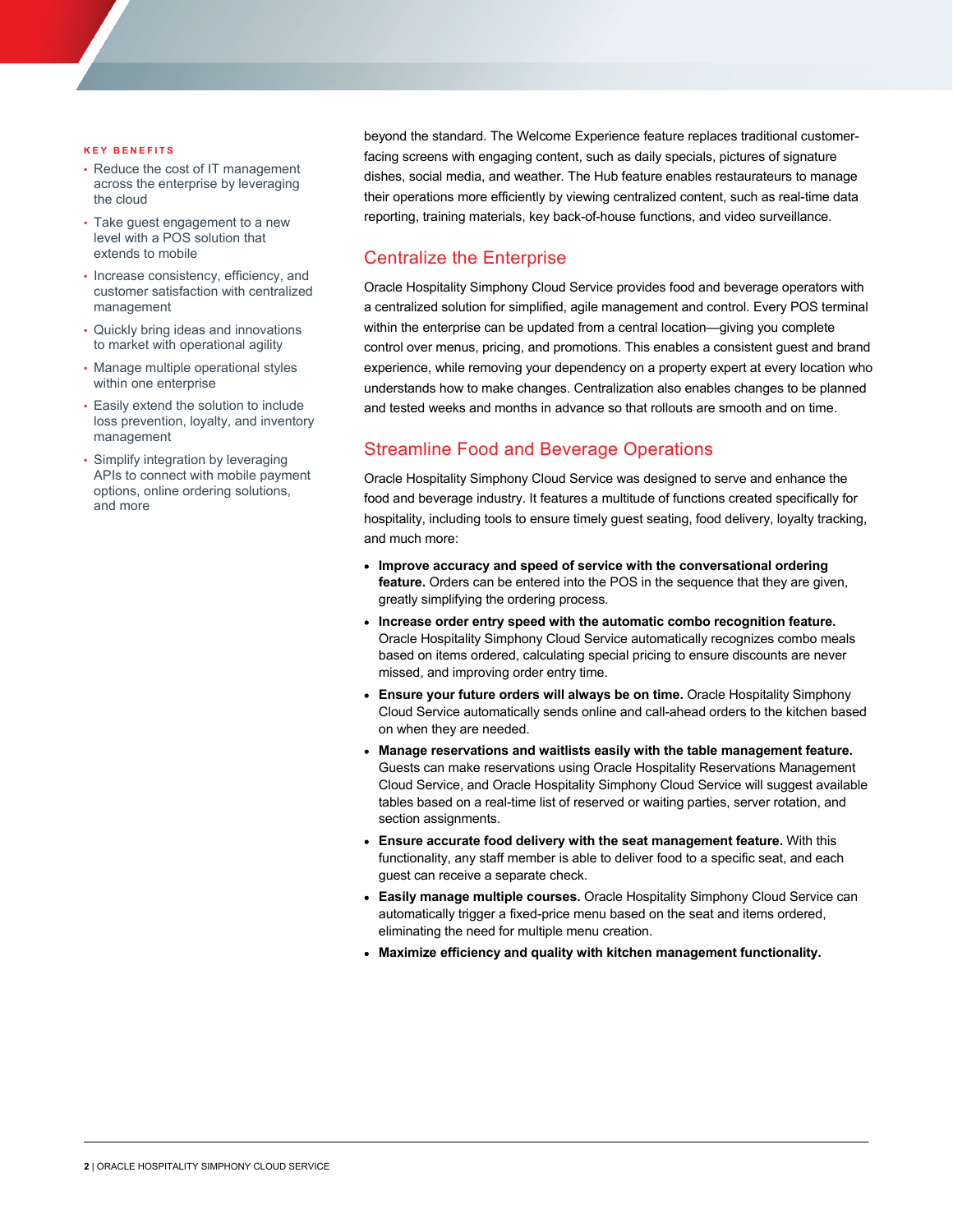#### **RELATED PRODUCTS**

Oracle Hospitality Simphony Cloud Service works closely with the following products:

- Oracle Hospitality Reporting and Analytics Cloud Service
- Oracle Hospitality Gift and Loyalty Cloud Service
- Oracle Hospitality Labor Management Cloud Service
- Oracle Hospitality Inventory Management Cloud Service
- Oracle Hospitality XBRi Loss Prevention Cloud Service
- Oracle Hospitality Forecasting and Budget Cloud Service
- Oracle Hospitality Market Segmentation Cloud Service
- **Oracle Hospitality Reservations** Management Cloud Service

## Enterprisewide Real-Time Reporting and Analytics

When combined with Oracle Hospitality Reporting and Analytics Cloud Service, Oracle Hospitality Simphony Cloud Service organizes and consolidates business critical data into easy-to-view reports and dashboards. The reporting and analytics module gives you access to real-time performance data from across your entire enterprise, helping you to make informed business decisions. That data is also made available through the inMotion feature of Oracle Hospitality Reporting and Analytics Cloud Service. This feature is a native mobile application that enables restaurant operators to view real-time data from daily business operations—such as sales, labor, discounts, tenders, and guest count—from any location, at any time.

#### Accurate Forecasting for Increased Control

With Oracle Hospitality Simphony Cloud Service and Oracle Hospitality Forecasting and Budget Cloud Service, you gain increased control of your business. The forecasting cloud service enables you to track sales and other performance metrics against your expected results, so you can clearly and quickly see if adjustments need to be made. When used with Oracle Hospitality Labor Management Cloud Service, the forecasting module automates your labor scheduling. Suggested stock ordering can be enabled when Oracle Hospitality Simphony Cloud Service is combined with Oracle Hospitality Inventory Management Cloud Service.

#### Maximize Staff Efficiency by Managing Labor

Staffing represents one of the biggest costs in any food and beverage operation. Oracle Hospitality Simphony Cloud Service helps maximize the efficiency of this expenditure by reducing manual administration involved in staff scheduling, while ensuring that schedules are always optimized so that locations are neither overstaffed nor understaffed.

#### Increase Engagement with Gift and Loyalty Functionality

Oracle Hospitality Simphony Cloud Service works with Oracle Hospitality Gift and Loyalty Cloud Service to enable food and beverage operators to better engage with their guests and encourage customer loyalty. With Oracle Hospitality Simphony Cloud Service, innovative programs can be created and managed efficiently to reward the right customers at the right time.

#### Control Your Inventory for Maximum Profitability

Inventory is another major cost for any food and beverage operator, and waste or theft can have a considerable impact on profitability. At the same time, guest satisfaction relies on having sufficient stock to never disappoint a customer. Oracle Hospitality Inventory Management Cloud Service works with Oracle Hospitality Simphony Cloud Service to give you control of your stock, enabling you to monitor availability and usage without needing to physically check your stores.